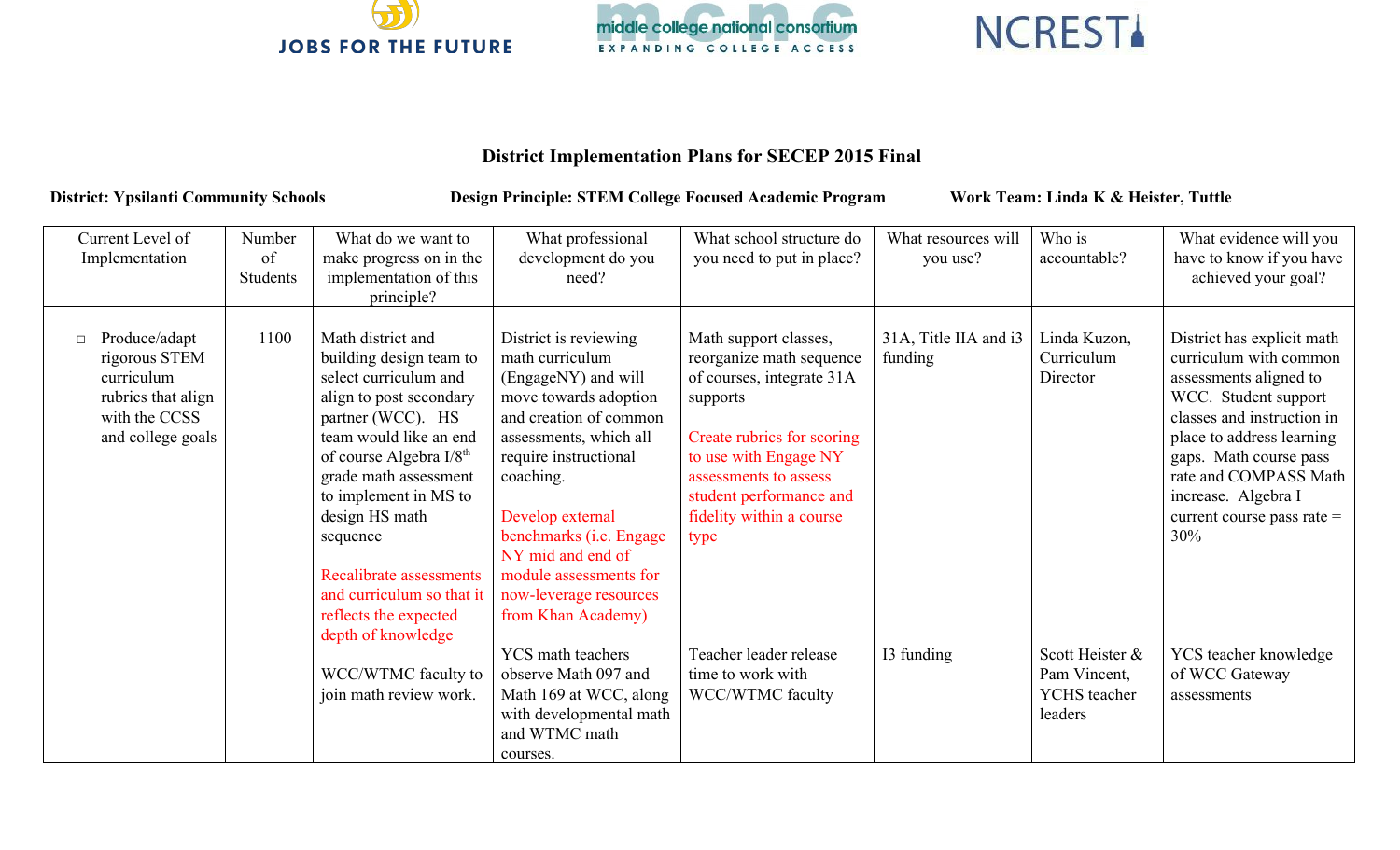| $\Box$ | Align STEM<br>course content<br>and pathways to<br>college<br>expectations                                  | Identify SAT/PSAT/<br><b>ACCUPLCER</b> college<br>readiness benchmarks                                                                                                                                          | <b>YCS</b> teachers collaborate<br>with WTMC teachers to<br>develop assessments /<br>curriculum                                                                                           | Define graduation<br>requirements and 5 year<br>course sequence                                             | I3 funding                                                                                                             | Holly Heaviland<br>Scott Heister &<br>Linda Blakey | 5 year course sequence $\&$<br>board adoption of middle<br>college graduation<br>requirements, including<br>partnerships with WCC |
|--------|-------------------------------------------------------------------------------------------------------------|-----------------------------------------------------------------------------------------------------------------------------------------------------------------------------------------------------------------|-------------------------------------------------------------------------------------------------------------------------------------------------------------------------------------------|-------------------------------------------------------------------------------------------------------------|------------------------------------------------------------------------------------------------------------------------|----------------------------------------------------|-----------------------------------------------------------------------------------------------------------------------------------|
| $\Box$ | Develop school,<br>district and<br>college<br>partnerships to<br>fully implement<br>the STEM ECHS<br>design | Formal partnership in<br>place with WCC. EMU<br>emerging. Create joint<br><b>WCC &amp; YCS faculty</b><br>work teams in math and<br>English, as well as<br><b>STEM</b> areas.                                   | Greater number and<br>variety of teachers attend<br>i3/SECEP pd in August<br>and throughout the year.<br>District design team to<br>visit EC schools and<br>work on EC design for<br>YCS. | Expanding dual<br>enrollment partnership<br>that exists to provide<br>transportation and other<br>supports. | Teacher leader<br>release time built in;<br>no further funds<br>except payment to<br>WCC for course<br>development, if | Scott Heister,<br><b>STEM Teacher</b><br>Leader    | Formal decision to add<br>career pathway dual<br>enrollment experience or<br>not.                                                 |
| $\Box$ | Implement<br>STEM-focused<br>curricula that<br>provides a bridge<br>to STEM<br>postsecondary<br>studies     | Explore potential of<br>robotics career pathway<br>partnership with WCC<br>Create work team for<br><b>Engineering Design</b><br><b>Tech and Computer</b><br><b>Information Systems</b><br>courses for fall 2016 | Observation of current<br>robotics classes at WCC.<br>Small work team to<br>explore logistics and<br>planning to make formal<br>recommendation.                                           |                                                                                                             | recommended.                                                                                                           |                                                    |                                                                                                                                   |
| $\Box$ | Develop a 4 or 5<br>year academic<br>plan that<br>provides 12 free<br>college credits to<br>all students    | (See above design<br>principle on STEM<br>ECHS design)                                                                                                                                                          |                                                                                                                                                                                           |                                                                                                             |                                                                                                                        |                                                    |                                                                                                                                   |